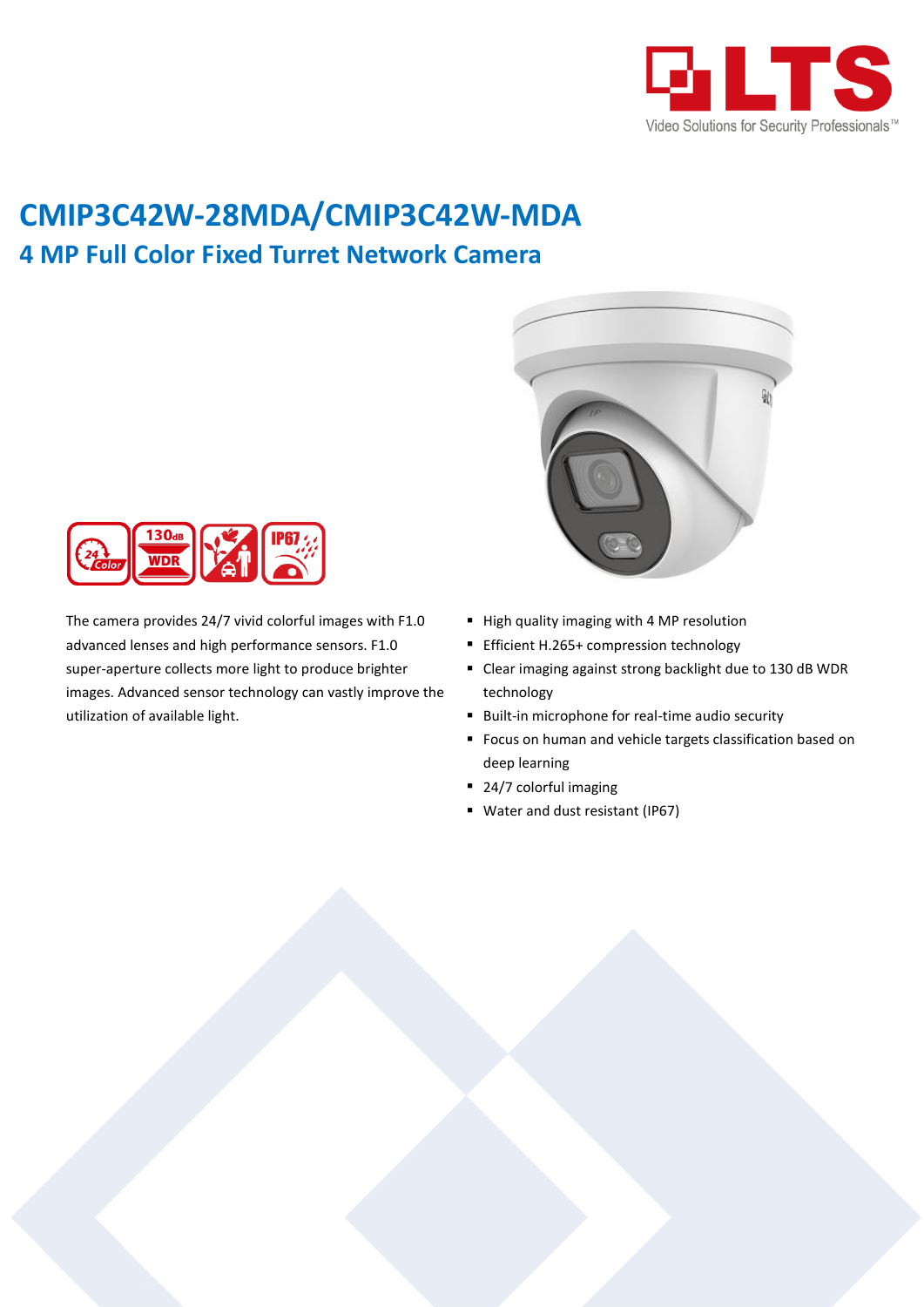

## **Specification**

| Camera                      |                                                                  |  |  |  |  |  |
|-----------------------------|------------------------------------------------------------------|--|--|--|--|--|
| Image Sensor                | 1/1.8" Progressive Scan CMOS                                     |  |  |  |  |  |
| Min. Illumination           | Color: 0.0005 Lux @ (F1.0, AGC ON), B/W: 0 Lux with white light  |  |  |  |  |  |
| Shutter Speed               | 1/3 s to 1/100,000 s                                             |  |  |  |  |  |
| Slow Shutter                | Yes                                                              |  |  |  |  |  |
| P/N                         | P/N                                                              |  |  |  |  |  |
| Wide Dynamic Range          | 130 dB                                                           |  |  |  |  |  |
| Angle Adjustment            | Pan: 0° to 360°, tilt: 0° to 75°, rotate: 0° to 360°             |  |  |  |  |  |
| Lens                        |                                                                  |  |  |  |  |  |
| Lens Type                   | Fixed focal lens, 2.8, 4 optional                                |  |  |  |  |  |
| Iris Type                   | Fixed                                                            |  |  |  |  |  |
|                             | 2.8 mm, horizontal FOV 112°, vertical FOV 61°, diagonal FOV 134° |  |  |  |  |  |
| Lens Type & FOV             | 4 mm, horizontal FOV 95°, vertical FOV 51°, diagonal FOV 115°    |  |  |  |  |  |
| Depth of Focus              | 2.8 mm, 2.5 m to ∞                                               |  |  |  |  |  |
|                             | 4 mm, 3.5 m to ∞                                                 |  |  |  |  |  |
| Aperture                    | F1.0                                                             |  |  |  |  |  |
| Lens Mount                  | M16                                                              |  |  |  |  |  |
| <b>DORI</b>                 |                                                                  |  |  |  |  |  |
|                             | 2.8 mm, D: 58 m, O: 23 m, R: 11 m, I: 2 m                        |  |  |  |  |  |
| <b>DORI</b>                 | 4 mm, D: 77 m, O: 30 m, R: 15 m, I: 7 m                          |  |  |  |  |  |
| Illuminator                 |                                                                  |  |  |  |  |  |
| Supplement Light Type       | White Light                                                      |  |  |  |  |  |
| White Light Range           | 98ft(30 m)                                                       |  |  |  |  |  |
| Smart Supplement Light      | Yes                                                              |  |  |  |  |  |
| <b>Video</b>                |                                                                  |  |  |  |  |  |
| Max. Resolution             | $2688 \times 1520$                                               |  |  |  |  |  |
|                             | 50 Hz: 25 fps (2688 × 1520, 1920 × 1080, 1280 × 720)             |  |  |  |  |  |
| Main Stream                 | 60 Hz: 30 fps (2688 × 1520, 1920 × 1080, 1280 × 720)             |  |  |  |  |  |
|                             | 50 Hz: 25 fps (640 × 480, 640 × 360)                             |  |  |  |  |  |
| Sub Stream                  | 60 Hz: 30 fps (640 × 480, 640 × 360)                             |  |  |  |  |  |
|                             | 50 Hz: 10 fps (1920 × 1080, 1280 × 720, 640 × 480, 640 × 360)    |  |  |  |  |  |
| Third Stream                | 60 Hz: 10 fps (1920 × 1080, 1280 × 720, 640 × 480, 640 × 360)    |  |  |  |  |  |
|                             | *Third stream is supported under certain settings.               |  |  |  |  |  |
|                             | Main stream: H.265/H.264/H.265+/H.264+                           |  |  |  |  |  |
|                             | Sub-stream: H.265/H.264/MJPEG                                    |  |  |  |  |  |
| Video Compression           | Third stream: H.265/H.264                                        |  |  |  |  |  |
|                             | *Third stream is supported under certain settings.               |  |  |  |  |  |
| Video Bit Rate              | 32 Kbps to 8 Mbps                                                |  |  |  |  |  |
| <b>H.264 Type</b>           | Baseline Profile/Main Profile/High Profile                       |  |  |  |  |  |
| H.265 Type                  | Main Profile                                                     |  |  |  |  |  |
| $H.264+$                    | Main Stream supports                                             |  |  |  |  |  |
| $H.265+$                    | Main stream supports                                             |  |  |  |  |  |
| <b>Bit Rate Control</b>     | CBR/VBR                                                          |  |  |  |  |  |
| Scalable Video Coding (SVC) | H.264 and H.265 encoding                                         |  |  |  |  |  |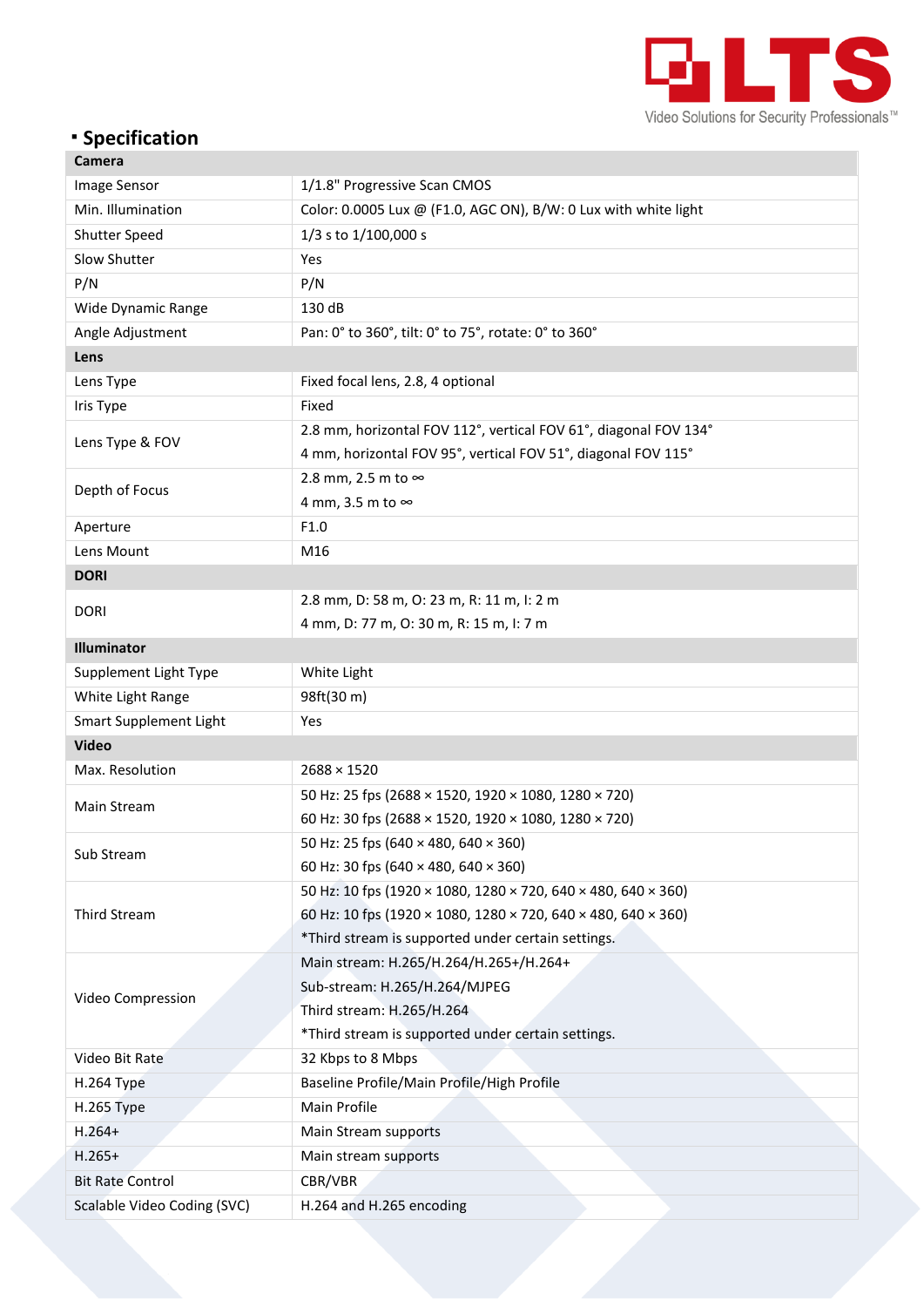

| Region of Interest (ROI)           | 1 fixed region for main stream and sub-stream                                                        |  |  |  |  |  |
|------------------------------------|------------------------------------------------------------------------------------------------------|--|--|--|--|--|
| <b>Audio</b>                       |                                                                                                      |  |  |  |  |  |
| <b>Environment Noise Filtering</b> | Yes                                                                                                  |  |  |  |  |  |
| <b>Audio Sampling Rate</b>         | 8 kHz/16 kHz/32 kHz/44.1 kHz/48 kHz                                                                  |  |  |  |  |  |
| Audio Compression                  | G.711ulaw/G.711alaw/G.722.1/G.726/MP2L2/PCM/MP3/AAC                                                  |  |  |  |  |  |
|                                    | 64 Kbps (G.711ulaw/G.711alaw)/16 Kbps (G.722.1)/16 Kbps (G.726)/32 to 192 Kbps                       |  |  |  |  |  |
| Audio Bit Rate                     | (MP2L2)/8 to 320 Kbps (MP3)/16 to 64 Kbps (AAC)                                                      |  |  |  |  |  |
| <b>Network</b>                     |                                                                                                      |  |  |  |  |  |
| Simultaneous Live View             | Up to 6 channels                                                                                     |  |  |  |  |  |
| API                                | Open Network Video Interface (PROFILE S, PROFILE G, PROFILE T), ISAPI, SDK                           |  |  |  |  |  |
|                                    | TCP/IP, ICMP, HTTP, HTTPS, FTP, DHCP, DNS, DDNS, RTP, RTSP, NTP, UPnP, SMTP,                         |  |  |  |  |  |
| Protocols                          | IGMP, 802.1X, QoS, IPv4, IPv6, UDP, Bonjour, SSL/TLS, PPPoE, SNMP, ARP                               |  |  |  |  |  |
| User/Host                          | Up to 32 users. 3 user levels: administrator, operator and user                                      |  |  |  |  |  |
| Security                           | Password protection, complicated password, HTTPS encryption, IP address filter,                      |  |  |  |  |  |
|                                    | Security Audit Log, basic and digest authentication for HTTP/HTTPS, TLS 1.1/1.2, WSSE                |  |  |  |  |  |
|                                    | and digest authentication for Open Network Video Interface                                           |  |  |  |  |  |
|                                    | MicroSD/SDHC/SDXC card (256 GB) local storage, and NAS (NFS, SMB/CIFS), auto                         |  |  |  |  |  |
| Network Storage                    | network replenishment (ANR)                                                                          |  |  |  |  |  |
|                                    | Plug-in required live view: IE 10+                                                                   |  |  |  |  |  |
| Web Browser                        | Plug-in free live view: Chrome 57.0+, Firefox 52.0+                                                  |  |  |  |  |  |
|                                    | Local service: Chrome 57.0+, Firefox 52.0+                                                           |  |  |  |  |  |
| Image                              |                                                                                                      |  |  |  |  |  |
| SNR                                | $\geq$ 52 dB                                                                                         |  |  |  |  |  |
| Day/Night Switch                   | Auto, Schedule                                                                                       |  |  |  |  |  |
|                                    |                                                                                                      |  |  |  |  |  |
| Image Enhancement                  | BLC, HLC, 3D DNR                                                                                     |  |  |  |  |  |
| Image Parameters Switch            | Yes                                                                                                  |  |  |  |  |  |
|                                    | Rotate mode, saturation, brightness, contrast, sharpness, gain, white balance                        |  |  |  |  |  |
| <b>Image Settings</b>              | adjustable by client software or web browser                                                         |  |  |  |  |  |
| <b>Interface</b>                   |                                                                                                      |  |  |  |  |  |
| <b>Built-in Microphone</b>         | Yes                                                                                                  |  |  |  |  |  |
| On-board Storage                   | Built-in micro SD/SDHC/SDXC slot, up to 256 GB                                                       |  |  |  |  |  |
| Hardware Reset                     | Yes                                                                                                  |  |  |  |  |  |
| <b>Communication Interface</b>     | 1 RJ45 10 M/100 M self-adaptive Ethernet port                                                        |  |  |  |  |  |
| Event                              |                                                                                                      |  |  |  |  |  |
|                                    | Motion detection (human and vehicle targets classification), video tampering alarm,                  |  |  |  |  |  |
| <b>Basic Event</b>                 | exception                                                                                            |  |  |  |  |  |
| <b>Smart Event</b>                 | Scene change detection                                                                               |  |  |  |  |  |
| <b>Deep Learning Function</b>      |                                                                                                      |  |  |  |  |  |
| <b>Face Capture</b>                | Yes                                                                                                  |  |  |  |  |  |
| <b>Perimeter Protection</b>        | Line crossing detection, intrusion detection, region entrance detection, region exiting<br>detection |  |  |  |  |  |
| General                            |                                                                                                      |  |  |  |  |  |
| Linkage Method                     | Upload to NAS/memory card/FTP, notify surveillance center, trigger recording, trigger                |  |  |  |  |  |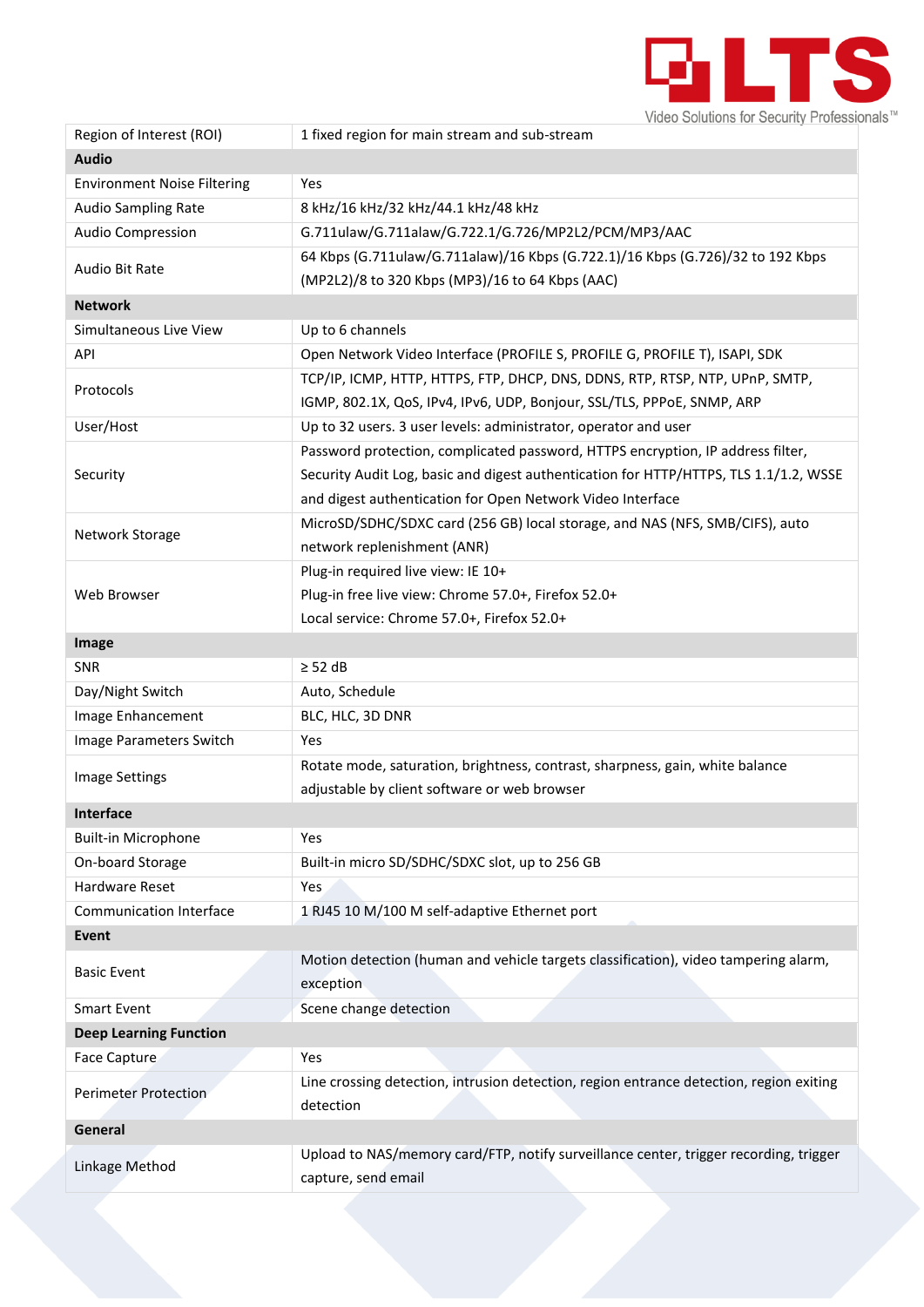

|                              | 33 languages                                                                              |  |  |
|------------------------------|-------------------------------------------------------------------------------------------|--|--|
|                              | English, Russian, Estonian, Bulgarian, Hungarian, Greek, German, Italian, Czech, Slovak,  |  |  |
| Web Client Language          | French, Polish, Dutch, Portuguese, Spanish, Romanian, Danish, Swedish, Norwegian,         |  |  |
|                              | Finnish, Croatian, Slovenian, Serbian, Turkish, Korean, Traditional Chinese, Thai,        |  |  |
|                              | Vietnamese, Japanese, Latvian, Lithuanian, Portuguese (Brazil), Ukrainian                 |  |  |
| <b>General Function</b>      | Anti-flicker, heartbeat, mirror, privacy mask, flash log, password reset via email, pixel |  |  |
|                              | counter                                                                                   |  |  |
| Software Reset               | Yes                                                                                       |  |  |
| <b>Storage Conditions</b>    | -30 °C to 60 °C (-22 °F to 140 °F). Humidity 95% or less (non-condensing)                 |  |  |
| <b>Startup and Operating</b> | -30 °C to 60 °C (-22 °F to 140 °F). Humidity 95% or less (non-condensing)                 |  |  |
| Conditions                   |                                                                                           |  |  |
| Power Supply                 | 12 VDC ± 25%, reverse polarity protection                                                 |  |  |
|                              | PoE: 802.3af, Class 3                                                                     |  |  |
| Power Consumption and        | 12 VDC, 0.55 A, max. 6.6 W                                                                |  |  |
| Current                      | PoE (802.3af, 36 V to 57 V), 0.22 A to 0.13 A, max. 7.6 W                                 |  |  |
| Power Interface              | Ø5.5 mm coaxial power plug                                                                |  |  |
| Material                     | Aluminum alloy body, except for trim ring                                                 |  |  |
| <b>Screw Material</b>        | <b>SUS304</b>                                                                             |  |  |
| Camera Dimension             | $\emptyset$ 138.3 mm × 125.2 mm ( $\emptyset$ 5.4" × 4.9")                                |  |  |
| Package Dimension            | 170 mm $\times$ 170 mm $\times$ 150 mm (7" $\times$ 7" $\times$ 5.9")                     |  |  |
| Camera Weight                | Approx. 750 g (1.7 lb.)                                                                   |  |  |
| With Package Weight          | Approx. 1055 g (2.3 lb.)                                                                  |  |  |
| <b>Approval</b>              |                                                                                           |  |  |
|                              | FCC SDoC (47 CFR Part 15, Subpart B);                                                     |  |  |
|                              | CE-EMC (EN 55032: 2015, EN 61000-3-2: 2014, EN 61000-3-3: 2013, EN 50130-4: 2011          |  |  |
| <b>EMC</b>                   | $+A1:2014);$                                                                              |  |  |
|                              | RCM (AS/NZS CISPR 32: 2015);                                                              |  |  |
|                              | IC VoC (ICES-003: Issue 6, 2016);                                                         |  |  |
|                              | KC (KN 32: 2015, KN 35: 2015)                                                             |  |  |
|                              | UL (UL 60950-1);                                                                          |  |  |
|                              | CB (IEC 60950-1:2005 + Am 1:2009 + Am 2:2013, IEC 62368-1:2014);                          |  |  |
| Safety                       | CE-LVD (EN 60950-1:2005 + Am 1:2009 + Am 2:2013, IEC 62368-1:2014);                       |  |  |
|                              | BIS (IS 13252(Part 1):2010+A1:2013+A2:2015);                                              |  |  |
|                              | LOA (IEC/EN 60950-1)                                                                      |  |  |
| Environment                  | CE-RoHS (2011/65/EU); WEEE (2012/19/EU); Reach (Regulation (EC) No 1907/2006)             |  |  |
| Protection                   | IP67 (IEC 60529-2013)                                                                     |  |  |